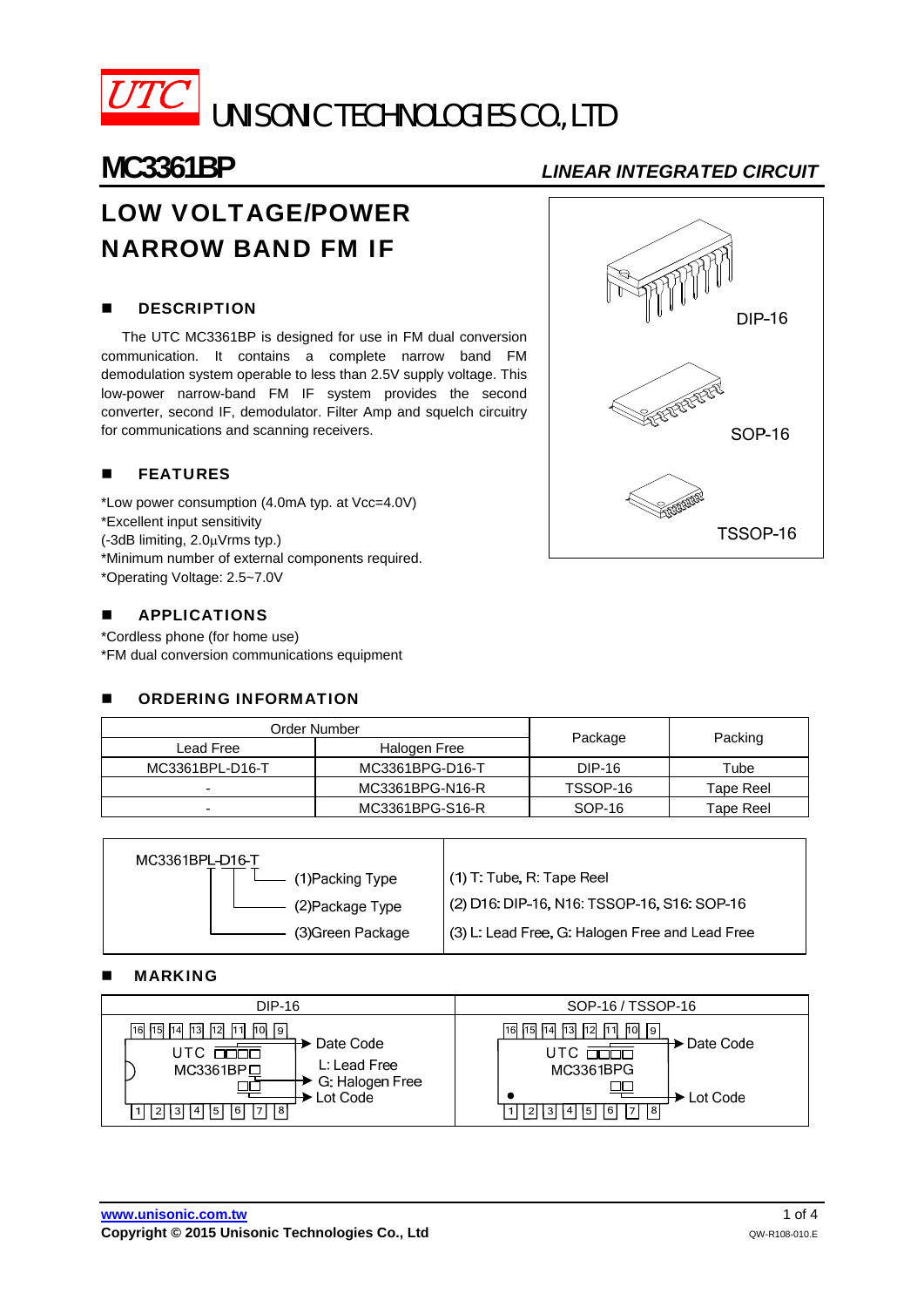# **PIN CONFIGURATION**



**BLOCK DIAGRAM** 



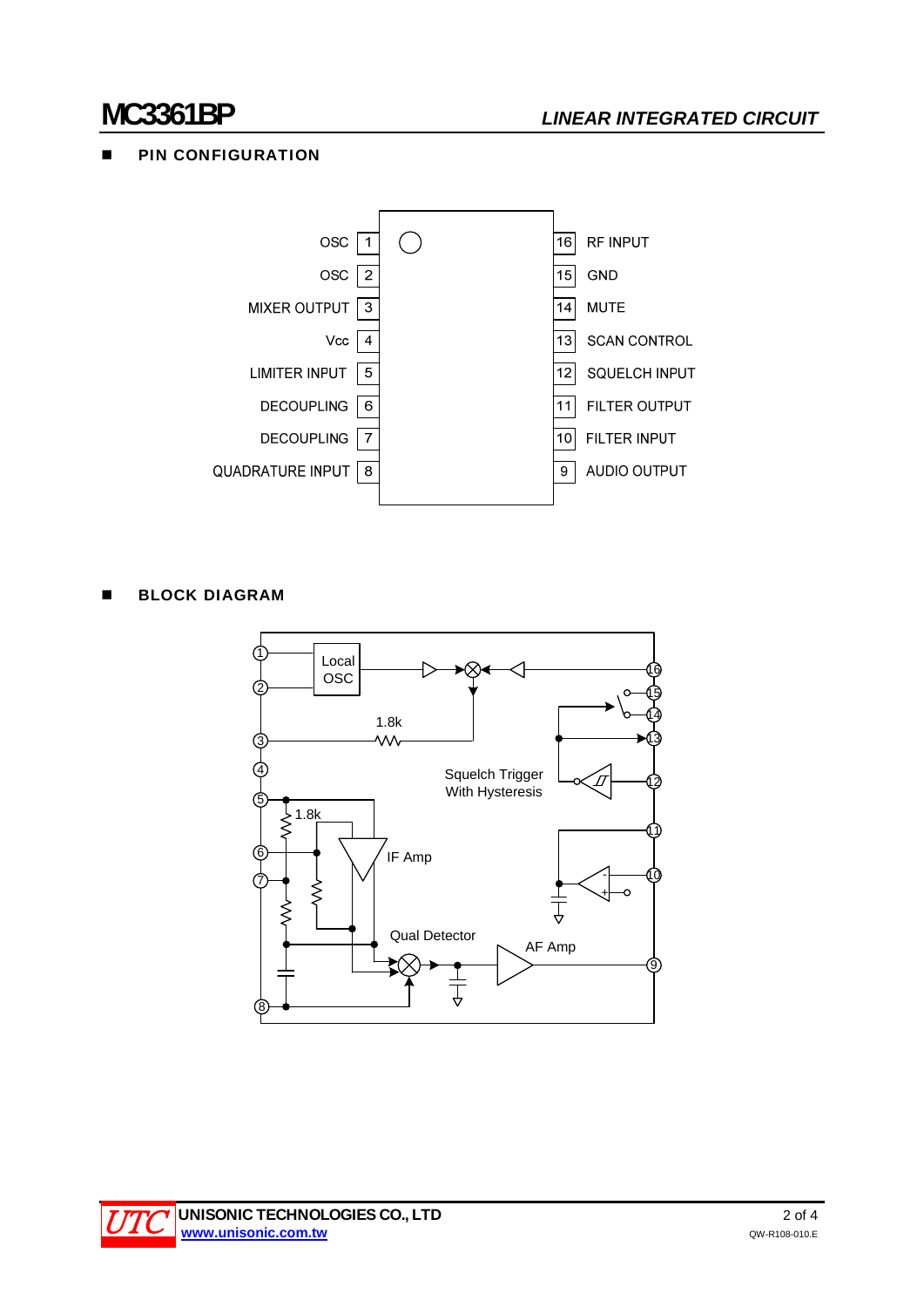# **ABSOLUTE MAXIMUM RATINGS**  $(T_A=25^{\circ}C)$

| <b>PARAMETER</b>                                       | <b>SYMBOL</b>        | <b>RATING</b>  | UNIT        |
|--------------------------------------------------------|----------------------|----------------|-------------|
| Max. Supply Voltage                                    | Vcc <sub>(MAX)</sub> | 10             |             |
| Supply Voltage Range                                   | <b>Vcc</b>           | 2.5 to 7.0     |             |
| Detector Input voltage                                 | $V_{I(DET)}$         | 1.0            | $Vp-p$      |
| $\overline{\text{RF}}$ Input Voltage (Vcc $\geq$ 4.0V) | $V_{I(RF)}$          | 1.0            | Vrms        |
| <b>Mute Function</b>                                   | V <sub>MUTE</sub>    | $-0.5 - + 5.0$ | Vpeak       |
| <b>Operating Temperature</b>                           | $T_{\mathsf{OPR}}$   | $-20 - +70$    | $^{\circ}C$ |
| Storage Temperature                                    | T <sub>STG</sub>     | $-65 - +150$   | °C          |

Note: Absolute maximum ratings are those values beyond which the device could be permanently damaged. Absolute maximum ratings are stress ratings only and functional device operation is not implied.

# **ELECTRICAL CHARACTERISTICS**

(Vcc=4.0V, fo=10.7MHz,  $\Delta f$ =±3KHz, f<sub>MOD</sub>=1KHz, Ta=25°C, unless otherwise specified)

| <b>PARAMETER</b>                    | SYMBOL          | <b>TEST CONDITIONS</b>            | <b>MIN</b> | <b>TYP</b>       | <b>MAX</b> | <b>UNIT</b> |
|-------------------------------------|-----------------|-----------------------------------|------------|------------------|------------|-------------|
|                                     |                 | Squelch OFF (V <sub>12</sub> =2V) |            | 4.0              |            | mA          |
| <b>Operating Current</b>            | lcc             | Squelch ON $(V_{12} = GND)$       |            | 6.0              |            | mA          |
| Input Limiting Voltage              | $V_{I(LIMIT)}$  | -3.0dB limiting                   |            | 2.0              |            | $\mu$ V     |
| Detector Output Voltage             | $V_{O(DET)}$    |                                   |            | 2.0              |            | Vdc         |
| Detector Output Impedance           | $Z_{O(DET)}$    |                                   |            | 400              |            | Ω           |
| Audio Output Voltage                | $V_{\rm O}$     | V <sub>IN</sub> =10mV             | 100        | 160              |            | mVrms       |
| <b>Filter Gain</b>                  | $G_V$           | $f=10KHz, V_{IN}=5mV$             | 40         | 48               |            | dB          |
| Filter Output DC Voltage            | $V_{O(DC)}$     |                                   |            | 1.5              |            | Vdc         |
| <b>Trigger Hysteresis of Filter</b> | $V_{\sf TH}$    |                                   |            | 50               |            | mV          |
| Mute Switch-ON Resistance           | $R_{ON(MUTE)}$  | Mute "Low"                        |            | 10               |            | Ω           |
| Mute Switch-OFF Resistance          | $R_{OFF(MUTE)}$ | Mute "High"                       |            | 10               |            | $M\Omega$   |
| Scan Control "Low" Output           | $V_{L(SCAN)}$   | Mute OFF (V <sub>12</sub> =2V)    |            |                  | 0.5        | Vdc         |
| Scan Control "High" Output          | $V_{H(SCAN)}$   | Mute ON (V <sub>12</sub> =GND)    | 3.0        |                  |            | Vdc         |
| Mixer Conversion Gain               | $G_{V(MIXER)}$  |                                   |            | 24               |            | dB          |
| Mixer Input Resistance              | $R_{I(MIXER)}$  |                                   |            | 3.3 <sub>2</sub> |            | KΩ          |
| Mixer Input Capacitance             | $C_{I(MIXER)}$  |                                   |            | 2.2              |            | pF          |